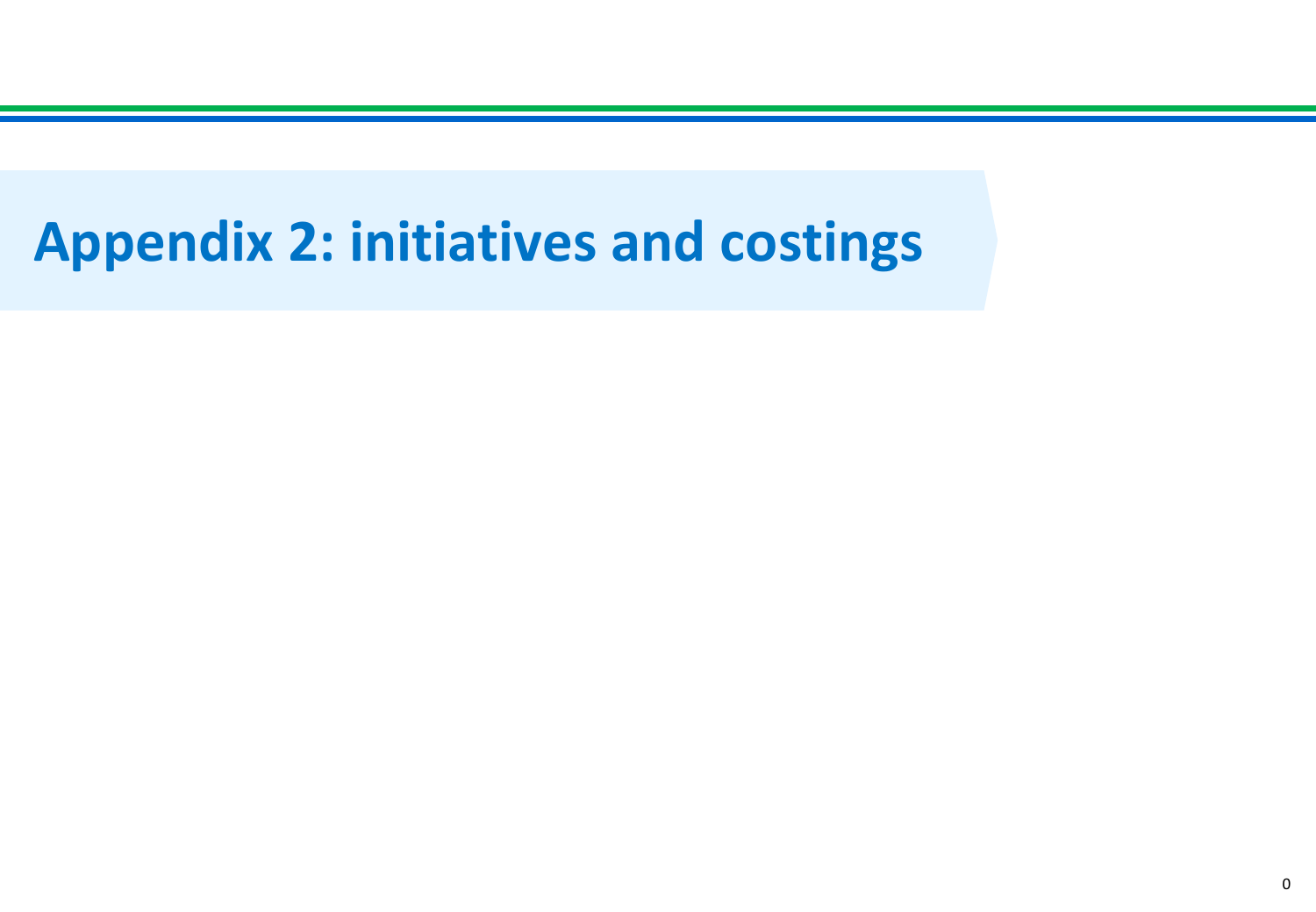## **We have identified 13 priority key result areas for the next 10-24 months**

|                       |                                                                                                                          | Est. Cost $(\$m)$ |
|-----------------------|--------------------------------------------------------------------------------------------------------------------------|-------------------|
| Health                | Prevent, detect, respond to epidemics and ensure zero cases of EVD                                                       | 69.0              |
|                       | Save the lives of 600 women and 5000 children                                                                            | 158.0             |
| <b>Education</b>      | Improve learning outcomes by ensuring that 70% of schools have the an<br>appropriate ratio of capable teachers to pupils | 51.2              |
|                       | Nationwide school feeding for 1.2 million children in all GoSL/GoSL assisted<br>primary schools                          | 30.4              |
| <b>Social</b>         | Provide income support to an additional 57,000 vulnerable households                                                     | 49.6              |
| protection            | Ensure continuous care for 40,051 EVD-affected persons and survivors                                                     | 18.1              |
| <b>Private sector</b> | Locally source crops for all institutional feeding programs thereby creating jobs                                        | 23.8              |
| development           | Triple exports of processed form of key crops by facilitating SME growth and<br>aligning policies <sup>1</sup>           | 50.0              |
| <b>Nater</b>          | Provide sustainable short- and long-term solutions to Freetown Water,<br>improving access for 600,000 people             | 83.3              |
|                       | Extend sustained access to water to 270,000 more people in the provinces                                                 | 33.3              |
|                       | Triple the total operational power generation capacity from 75MW to 225MW                                                | 129.9             |
|                       | Double access to electricity from 125,000 to 250,000 households                                                          | 128.4             |
| <b>Governance</b>     | Specifics of this KRA are being developed                                                                                | tbd               |
|                       |                                                                                                                          |                   |

1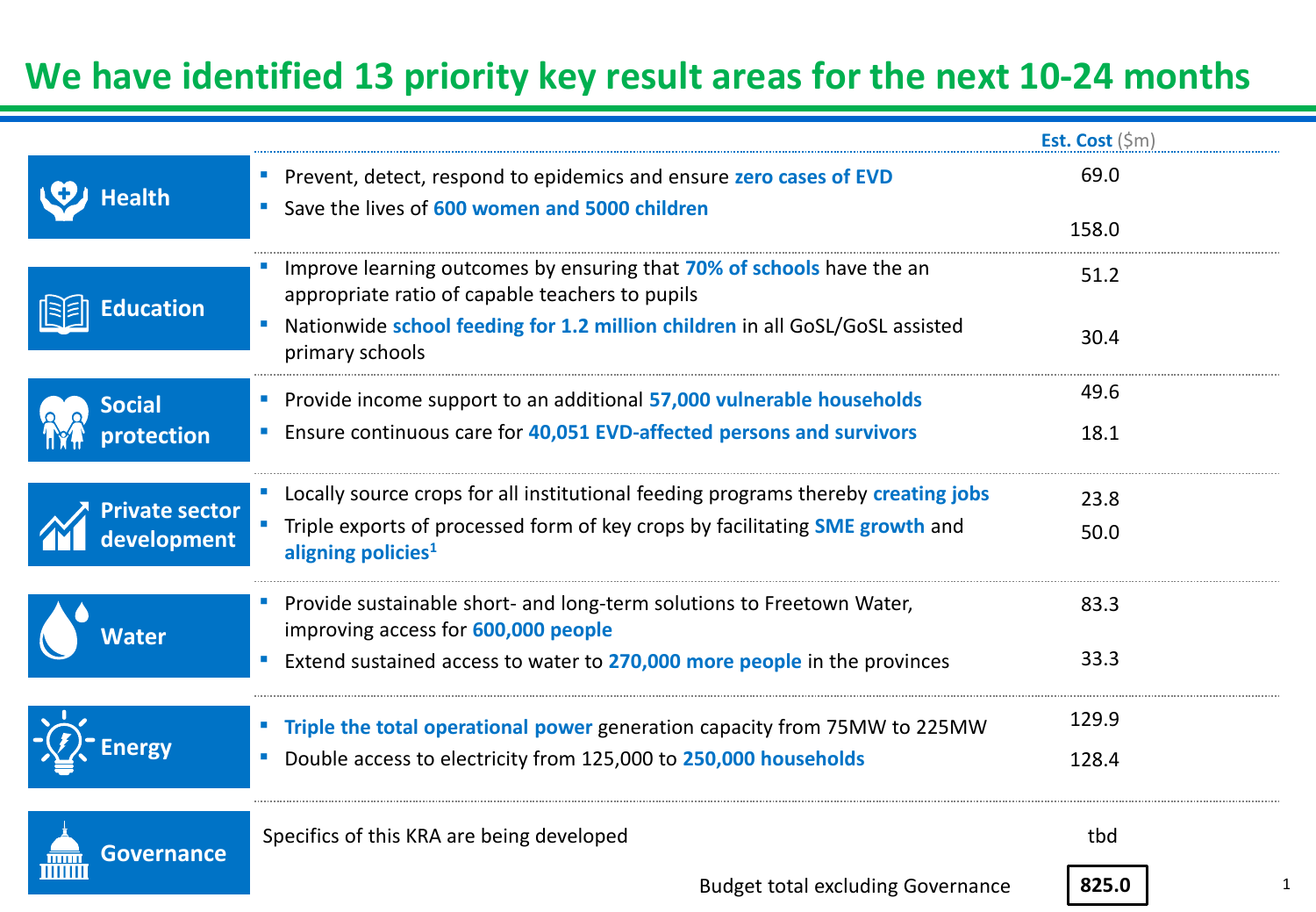## **Guide to understanding budget overviews**

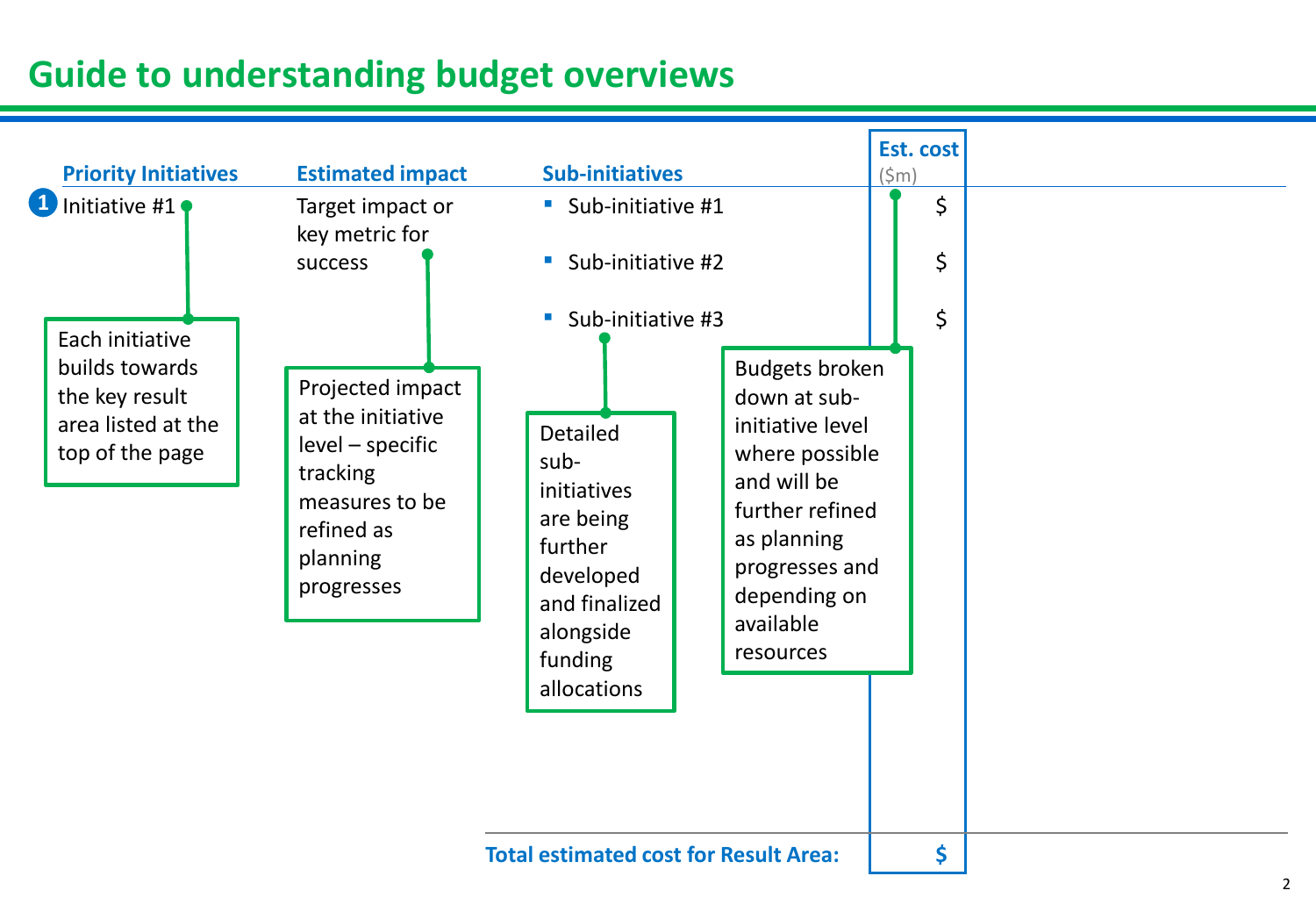

### **Key Result Area #Health 1: Prevent, detect, respond to epidemics and ensure zero cases of EVD**

|   | <b>Priority Initiatives</b>                                                            | <b>Estimated impact</b>                               | <b>Sub-initiatives</b>                                                                                                                                                   | Cost $(\text{5m})$ |  |
|---|----------------------------------------------------------------------------------------|-------------------------------------------------------|--------------------------------------------------------------------------------------------------------------------------------------------------------------------------|--------------------|--|
|   | Adherence to;<br><b>Screening and</b>                                                  | No transmission of<br>epidemic prone                  | • All health facilities meet national guidelines for<br>screening                                                                                                        | 10                 |  |
|   | isolation protocols<br><b>Infection prevention</b><br>and control                      | diseases (EVD,<br>Cholera) in health<br>facilities    | All health facilities adhere to isolation protocols<br>and refer cases when required                                                                                     | 2.5                |  |
|   |                                                                                        |                                                       | All health facilities meet defined WASH<br>requirements                                                                                                                  | 13.5               |  |
|   |                                                                                        |                                                       | All health facilities achieve >80% compliance to<br>Infection prevention and control                                                                                     | 3.5                |  |
| В | Surveillance data and<br>reports from PHU's,<br>points of entry and<br>community based | Early detection and<br>tracking of<br>suspected cases | All PHU's provide 100% complete and 100% timely<br>surveillance reports                                                                                                  | 3.8                |  |
|   |                                                                                        |                                                       | All points of entry provide 100% complete and<br>$\blacksquare$<br>100% timely surveillance reports                                                                      | 0.8                |  |
|   |                                                                                        |                                                       | CBS provides >80% complete and timely weekly<br>surveillance reports on target diseases and events                                                                       | 7.5                |  |
|   | <b>Rapid response teams</b><br>14 district and 1<br>national emergency                 | Response to<br>suspected case <24<br>hours and lab    | Response teams are dispatched within 24 hours<br>after notification of a suspected epidemic disease<br>according to international health regulations                     | 23                 |  |
| × | confirmation <72<br>operations centres<br>5 reference<br>hours<br>laboratories         |                                                       | 14 district and 1 national emergency operations<br>$\mathcal{L}_{\mathcal{A}}$<br>centres are established and achieve excellent<br>rating (>80%) in exercise assessments | 2.7                |  |
|   |                                                                                        |                                                       | All 5 reference laboratories should have the<br>capacity and capability to efficiently receive<br>samples and confirm cases within 72 hours                              | 3.25               |  |
|   |                                                                                        |                                                       | <b>Total estimated cost for Result Area:</b>                                                                                                                             | 69                 |  |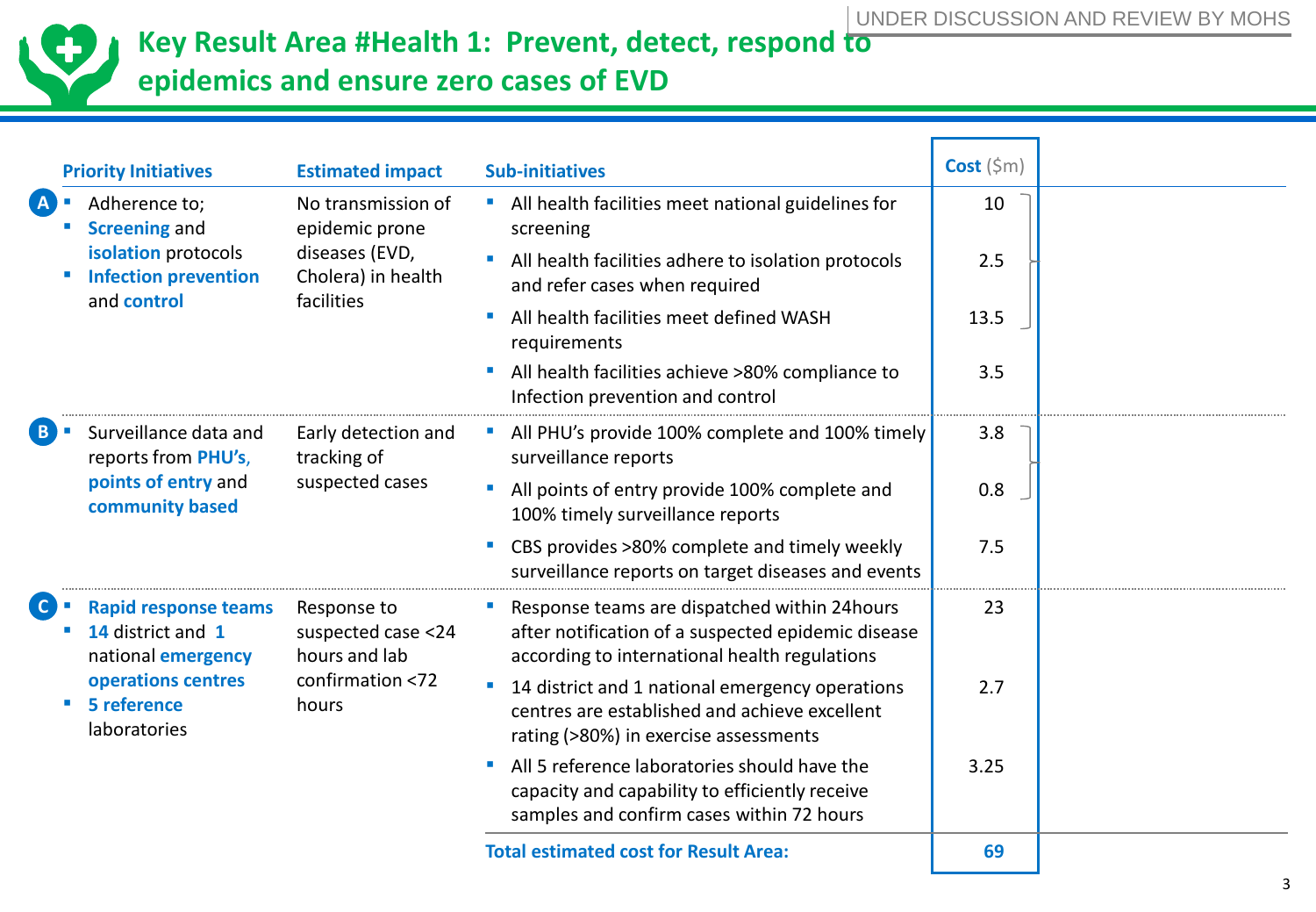

#### **Key Result Area #Health 2 Save the lives of 600 women and 5000 children by 2018**

|              | <b>Priority Initiatives</b>                                                                                                                    | <b>Sub-initiatives</b>                                                                                                                                                                                                                                                | Cost $(\text{5m})$ |                                            |
|--------------|------------------------------------------------------------------------------------------------------------------------------------------------|-----------------------------------------------------------------------------------------------------------------------------------------------------------------------------------------------------------------------------------------------------------------------|--------------------|--------------------------------------------|
|              | Save 3400 child lives (<5y)<br>from ARI, Diarrhoea, Malaria                                                                                    | Screen all <5 children for malnutrition and treat all affected children to save<br>$\mathcal{L}_{\mathcal{A}}$<br>lives                                                                                                                                               | 15.7               |                                            |
|              | and vaccine preventable<br>diseases by Jul 2017.                                                                                               | Increase utilisation, quality (IMNCI and iCCM) and referral capacity for<br>$\blacksquare$<br>treatment of childhood diseases to save lives                                                                                                                           |                    | Included in C), under workforce            |
|              |                                                                                                                                                | Provide IPT and Immunisation to all children <15 months to save lives                                                                                                                                                                                                 | 4.4                |                                            |
| $\mathbf{B}$ | Save 600 maternal lives and<br>1600 neonatal lives through<br>universal access to<br>comprehensive ante-natal,<br>obstetric and neonatal care, | Increase quality of care, referral capacity and utilisation of basic and<br>comprehensive, emergency obstetric and neonatal care saving 600 mother and<br>1600 newborn lives<br>$\blacksquare$<br>Improve quality of ANC (through continuous improvement monitoring & | supply chain issue | Included in C), as primarily workforce and |
|              | by Jul 2017.                                                                                                                                   | adherence to FANC guidelines), PNC (treat ## women) & essential newborn care<br>Increase contraceptive uptake amongst teenagers to reduce teenage pregnancy<br>$\mathcal{L}_{\mathcal{A}}$<br>by 15000                                                                | 0.9                |                                            |
|              |                                                                                                                                                | All women in need of EmONC transferred to a facility in 2 hours                                                                                                                                                                                                       | 8.2                |                                            |
|              |                                                                                                                                                | Bring 25 BEmONC and 4 CEmONC facilities up to the required standards<br>including IPC compliance and sanitation and hygiene facilities                                                                                                                                | 16.9               |                                            |
|              | Improve cost effectiveness<br>and performance of critical<br>health systems                                                                    | Build a resilient workforce through improved production, clinical mentoring,<br>retention, attendance and distribution of health workforce ## facilities with a<br>required # of staff                                                                                | 33                 |                                            |
|              |                                                                                                                                                | Build a maternal and perinatal mortality reporting system with death review as<br>$\mathcal{L}_{\mathcal{A}}$<br>part of the disease surveillance system providing complete and timely reports                                                                        | 2.1                |                                            |
|              |                                                                                                                                                | Ensure robust data systems with 100% completeness and 100% timeliness in<br>reporting                                                                                                                                                                                 | 4.5                |                                            |
|              |                                                                                                                                                | No facilities with stock-out of essential RMNCH drugs and commodities                                                                                                                                                                                                 | 33                 |                                            |
|              |                                                                                                                                                | Improve health facility & community based sanitation (from 13% to 30%).                                                                                                                                                                                               | 39                 |                                            |
|              |                                                                                                                                                | <b>Total estimated cost for Result Area:</b>                                                                                                                                                                                                                          | 158                |                                            |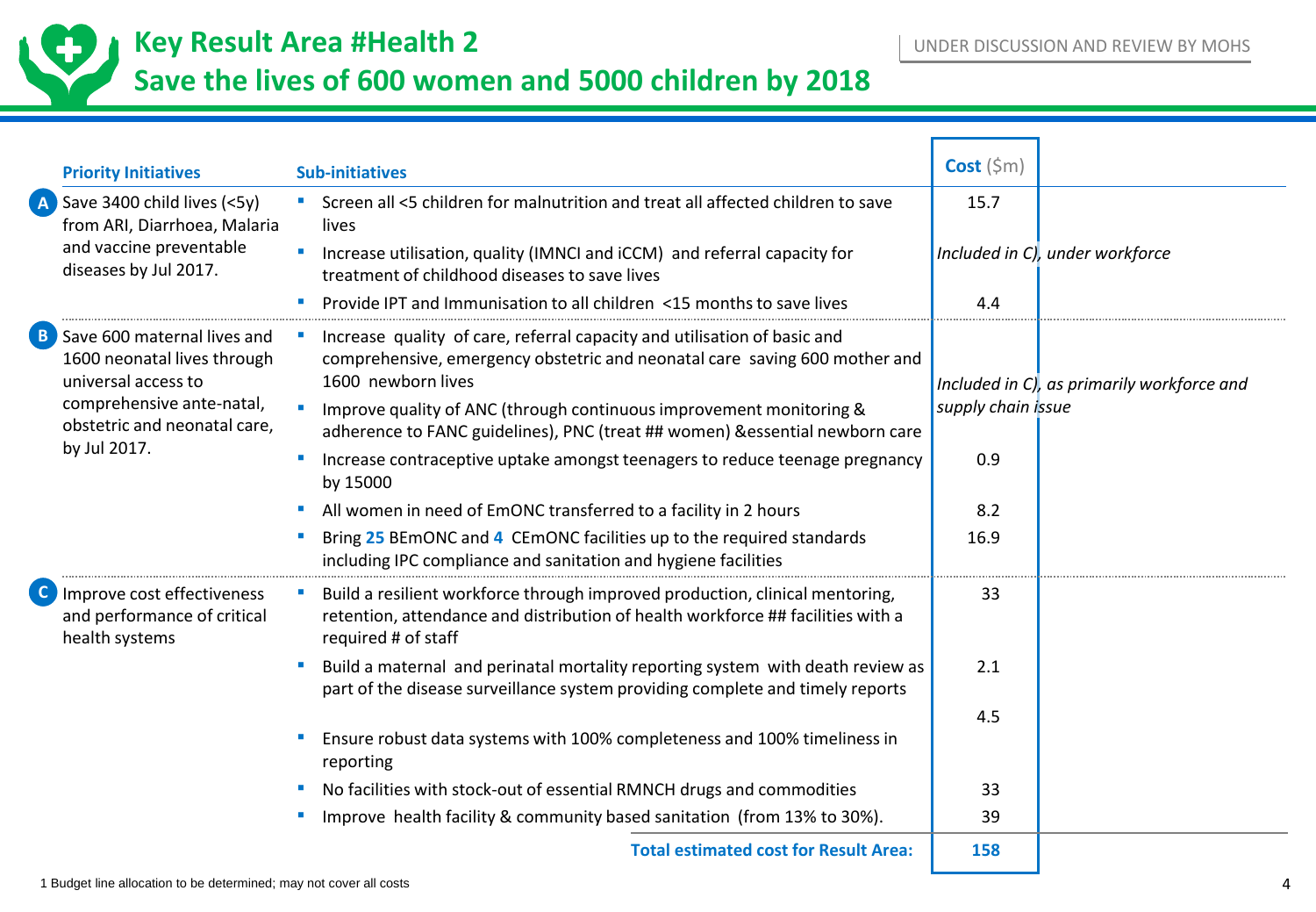

### **Key Result Area #Education 1: Improve learning outcomes by ensuring that 70% of schools have the right ratio of capable teachers to pupils (<1:49)**

| <b>Priority Initiatives</b>                                             | <b>Estimated impact</b>                                                                                                   | <b>Sub-initiatives</b>                                                                                                                                                                                   | Total cost (\$M)                       |  |
|-------------------------------------------------------------------------|---------------------------------------------------------------------------------------------------------------------------|----------------------------------------------------------------------------------------------------------------------------------------------------------------------------------------------------------|----------------------------------------|--|
| <b>Accelerated learning -</b><br>1a<br><b>Core Content</b>              | 58,200 teachers teaching more<br>effectively using lesson plans                                                           | Develop lesson plans<br>Print lesson plans and copies syllabi                                                                                                                                            | 0.2<br>8.1                             |  |
| <b>Teacher Training</b><br>1 <sub>b</sub>                               | and the syllabi                                                                                                           | Classroom training and mobile coaches for all<br>teachers in JSS and SSS<br>Cluster training for all primary school teachers                                                                             | 5.2<br>11.2<br><b>Sum: 24.7</b>        |  |
| 'Clear" payroll and<br>$\overline{2}$<br>reallocate teachers            | The $\approx$ 2,200 most challenged<br>schools reach a 1:49 capable<br>teacher-pupil ratio                                | Clear payroll<br>Develop criteria for mapping capable teachers<br>Create teacher map/database<br>Create reallocation plan<br>Reallocate teachers and Attract and<br>allocate voluntary overseas teachers | 0.2<br>0.8<br><b>Sum 1.0</b>           |  |
| <b>Approve non-approved</b><br>$\overline{\mathbf{3}}$<br>schools       | Number of non-approved<br>schools reduced from ~2,100 to<br>$\sim$ 1,600, with minimum 1<br>approved JSS in all Chiefdoms | Revise and communicate school approval terms<br>Improve/speed up evaluation process                                                                                                                      | 0.005<br>0.005<br><b>Sum: 0.01</b>     |  |
| <b>Situation room and</b><br>district training                          | All 14 Districts and their Wards<br>trained and equipped for better<br>planning, coordination and<br>monitoring           | Develop and execute refresher district training<br>Improve system enablers<br>Monitor situation room and district training and<br>other operating costs                                                  | 0.2<br>0.44<br>0.1<br><b>Sum: 0.74</b> |  |
| <b>Water and Sanitation</b><br>5a<br><b>Hygene (WASH)</b><br>in Schools | 849 water facilities and 1,340<br>latrines built in the most needy<br>schools                                             | Construction of 85 Boles and 594 Handdug wells<br>Establish systems of operations and maintenance<br>Improving WASH Facilities in 200 Schools                                                            | 10.1<br>0.5<br>7.0<br><b>Sum: 17.6</b> |  |
| <b>Reduce overcrowded</b><br>5 <sub>b</sub><br>classrooms               | <b>0 critically overcrowded schools</b><br>(>1:125 classroom-pupil ratio)                                                 | Construct/rehabilitate classrooms<br>Provide furniture for new classrooms<br>Monitoring and evaluation                                                                                                   | 6.1<br>1.0<br>0.1<br><b>Sum: 7.2</b>   |  |
|                                                                         |                                                                                                                           | <b>Total estimated cost for Result Area:</b>                                                                                                                                                             | 51.2                                   |  |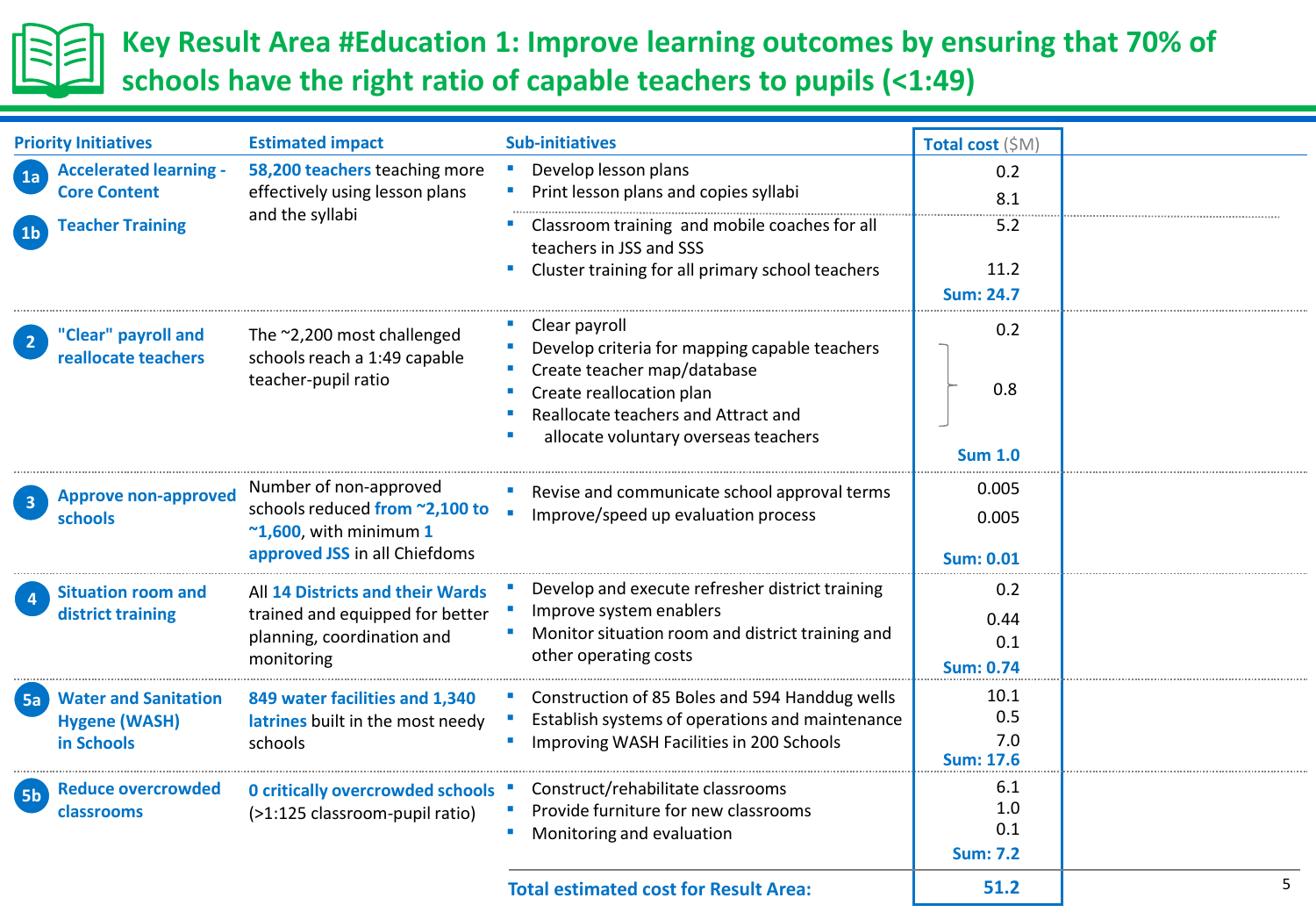

#### **Key Result Area #Education 2**

**Nation wide school feeding for 1.2 mill kids in all GoSL/GoSL assisted primary schools**

| <b>Priority Initiatives</b>                                                                                                                     | <b>Estimated impact</b>                                    | <b>Sub-initiatives</b>                                                                                                                                                                                                                                                                                                                       | Total cost (\$M)   |  |
|-------------------------------------------------------------------------------------------------------------------------------------------------|------------------------------------------------------------|----------------------------------------------------------------------------------------------------------------------------------------------------------------------------------------------------------------------------------------------------------------------------------------------------------------------------------------------|--------------------|--|
| <b>Implement Nation</b><br>$\left($ 1a<br>wide school feeding<br>for 1.2 million kids in<br><b>GoSL and GoSL</b><br>assisted primary<br>schools | >95% attendance rate in all<br>schools with school feeding | Undertake school mapping and framework<br>for programme and procurement, shipping<br>Set up storage facilities<br>Support the rollout of the SF programme<br>Train partner institutions and communities<br>and roll out the programme<br>Develop Monitoring and Evaluation<br>framework including a humanitarian<br>accountability framework | 20.2<br>5.8<br>4.4 |  |
|                                                                                                                                                 |                                                            | <b>Total estimated cost for Result Area:</b>                                                                                                                                                                                                                                                                                                 | 30.4               |  |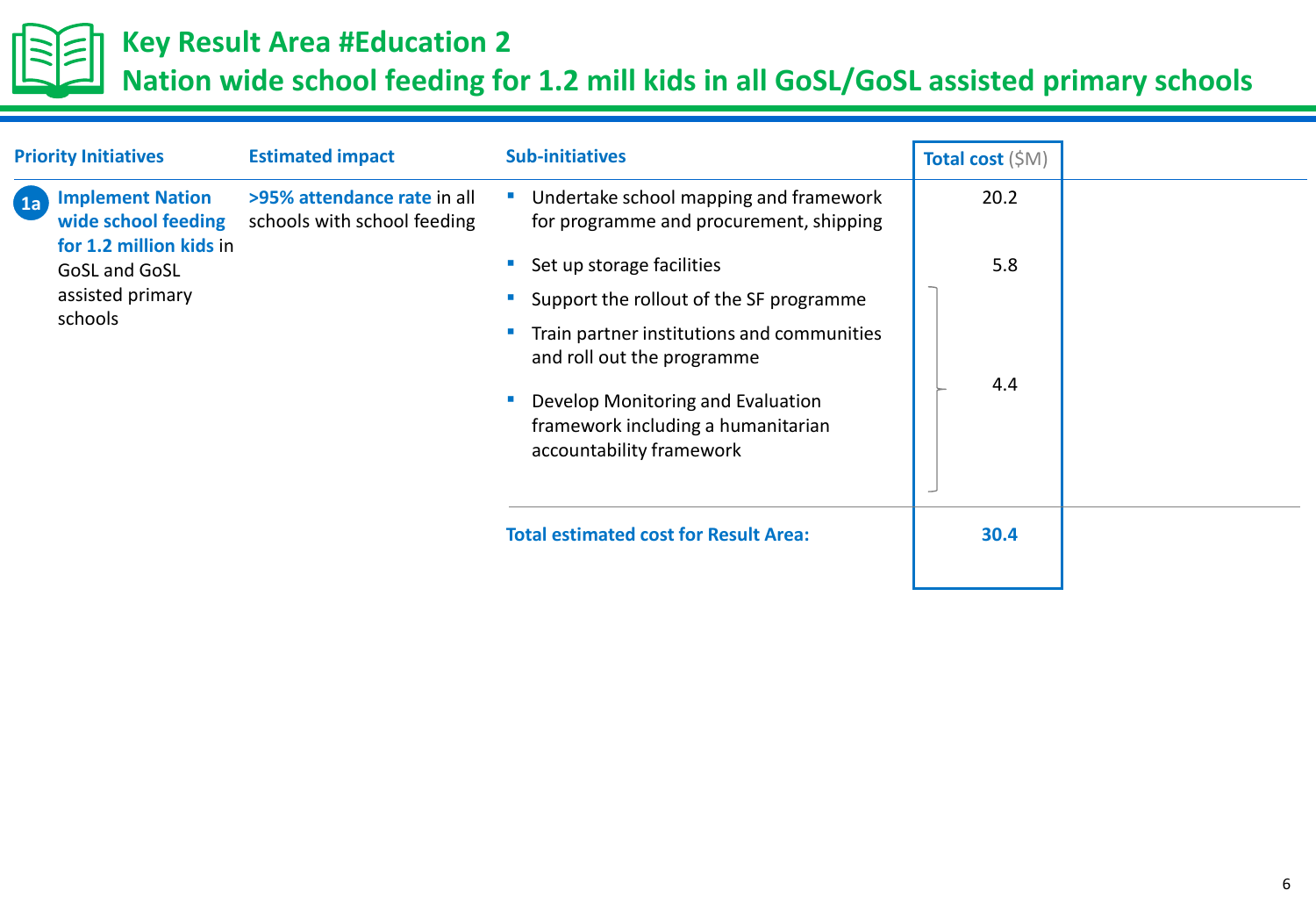**Extension from 6-9 months plan** 

| <b>Priority Initiatives</b>    | <b>Estimated impact</b>                                                              | <b>Sub-initiatives</b>                                                                                                                                                                                                                                                          | <b>Total cost</b><br>$(\text{5m})$ |  |
|--------------------------------|--------------------------------------------------------------------------------------|---------------------------------------------------------------------------------------------------------------------------------------------------------------------------------------------------------------------------------------------------------------------------------|------------------------------------|--|
| <b>Social mobilization</b>     | <b>Increase school</b><br>attendance rates by<br>conducting BTS and SIS<br>campaigns | Produce new set of BTS/STS radio jingles<br>and posters<br>Support community-based BTS/SIS<br>activities<br>Develop Monitoring and Evaluation<br>framework                                                                                                                      |                                    |  |
| <b>Special needs education</b> | <b>Ensure that over</b><br>11,000 young mothers<br>girls get back to school          | Define integration strategy for getting the<br>young mothers back to school<br><b>CONTRACTOR</b><br>Define pregnant girls program in stable<br>state and develop transition plan<br>(number of centres, number of capacity<br>to handle the stable state with clear<br>mapping) |                                    |  |
|                                |                                                                                      | Increase coverage of learning materials<br>for children with disabilities in special<br>schools (to include mentally challenged<br>and physically disabled children)                                                                                                            |                                    |  |
|                                |                                                                                      | Refresher training for teachers and<br>parents for children with disabilities in<br>mainstream schools<br><b>Total estimated cost for Result Area:</b>                                                                                                                          |                                    |  |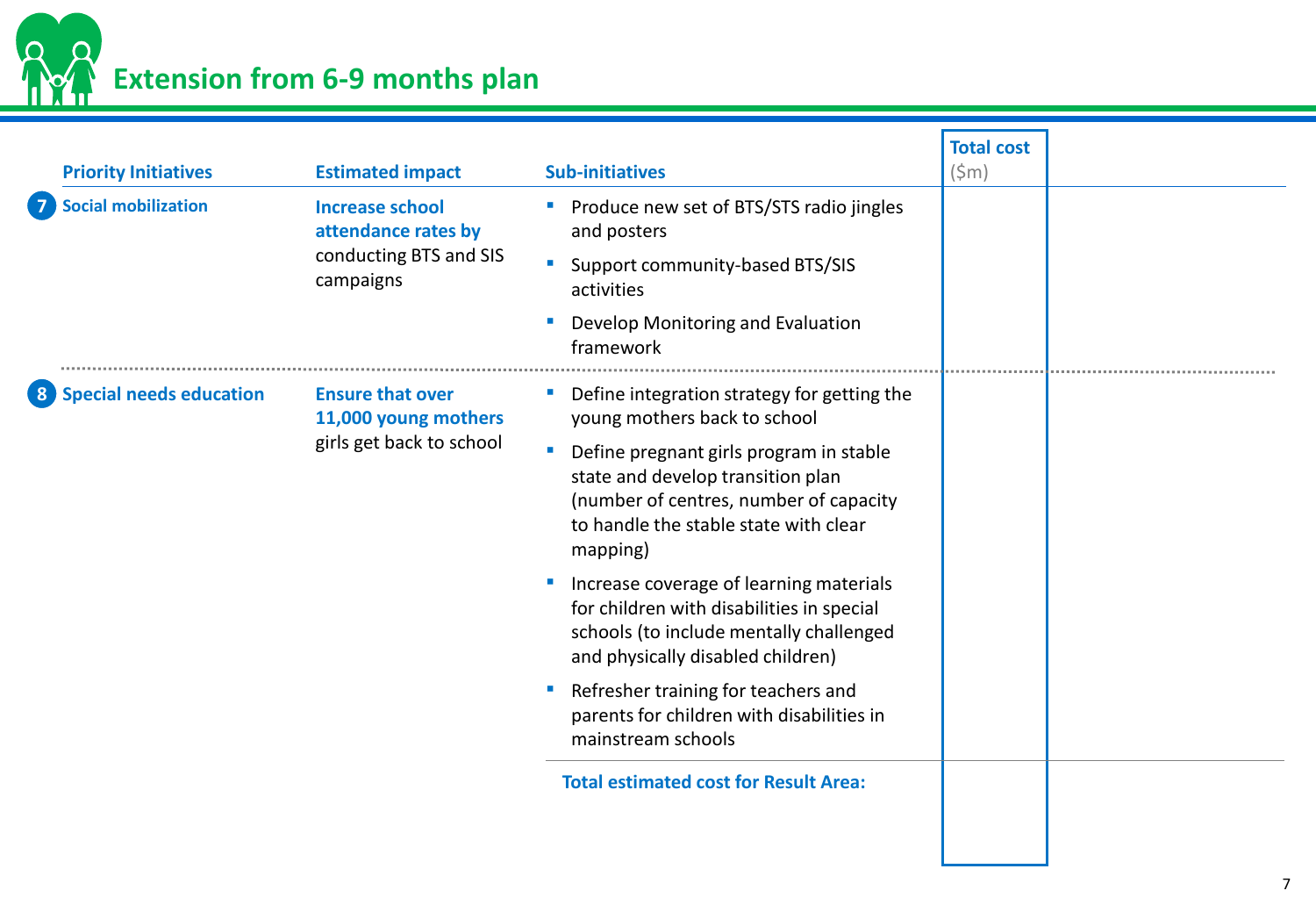

#### **Key Result Area #Social Protection 1:**

#### **Providing Income Support to an Additional 57,000 Vulnerable Households**

| <b>Estimated impact</b>                                                                                                                                                                                                                                       | <b>Sub-initiatives</b>                                                                  | <b>Total cost</b><br>$(\text{5m})$                                                  |        |
|---------------------------------------------------------------------------------------------------------------------------------------------------------------------------------------------------------------------------------------------------------------|-----------------------------------------------------------------------------------------|-------------------------------------------------------------------------------------|--------|
| Enhanced livelihood for<br>57k HHs                                                                                                                                                                                                                            | • Profile and Target 57,000 extremely poor<br>and vulnerable households                 |                                                                                     |        |
| 57k HHs access mobile                                                                                                                                                                                                                                         | Provide income support to 57,000<br>households                                          |                                                                                     |        |
| phone facilities and <b>50k</b><br><b>HHs use mobile money</b>                                                                                                                                                                                                | Make mobile phone facilities accessible<br>by 50,000 households                         |                                                                                     |        |
|                                                                                                                                                                                                                                                               | Execute electronic mobile money<br>transfers for 50,000 households                      |                                                                                     |        |
| Improved coordination<br>and transparency in the<br><b>Social Protection Sector</b>                                                                                                                                                                           | • Configure MIS to accept aggregate<br>beneficiary data from MDAs and other<br>partners |                                                                                     |        |
|                                                                                                                                                                                                                                                               |                                                                                         |                                                                                     |        |
|                                                                                                                                                                                                                                                               |                                                                                         |                                                                                     |        |
| <b>Priority Initiatives</b><br>1 57,000 extremely poor<br>and vulnerable<br>households profiled and<br>targeted. 57,000 HHs<br>receive income support<br>2 5 MDA's and 5<br><b>Implementing Partners</b><br>use SPRINT database to<br>manage beneficiary data |                                                                                         | Maintain beneficiary data integrity<br><b>Total estimated cost for Result Area:</b> | 49.586 |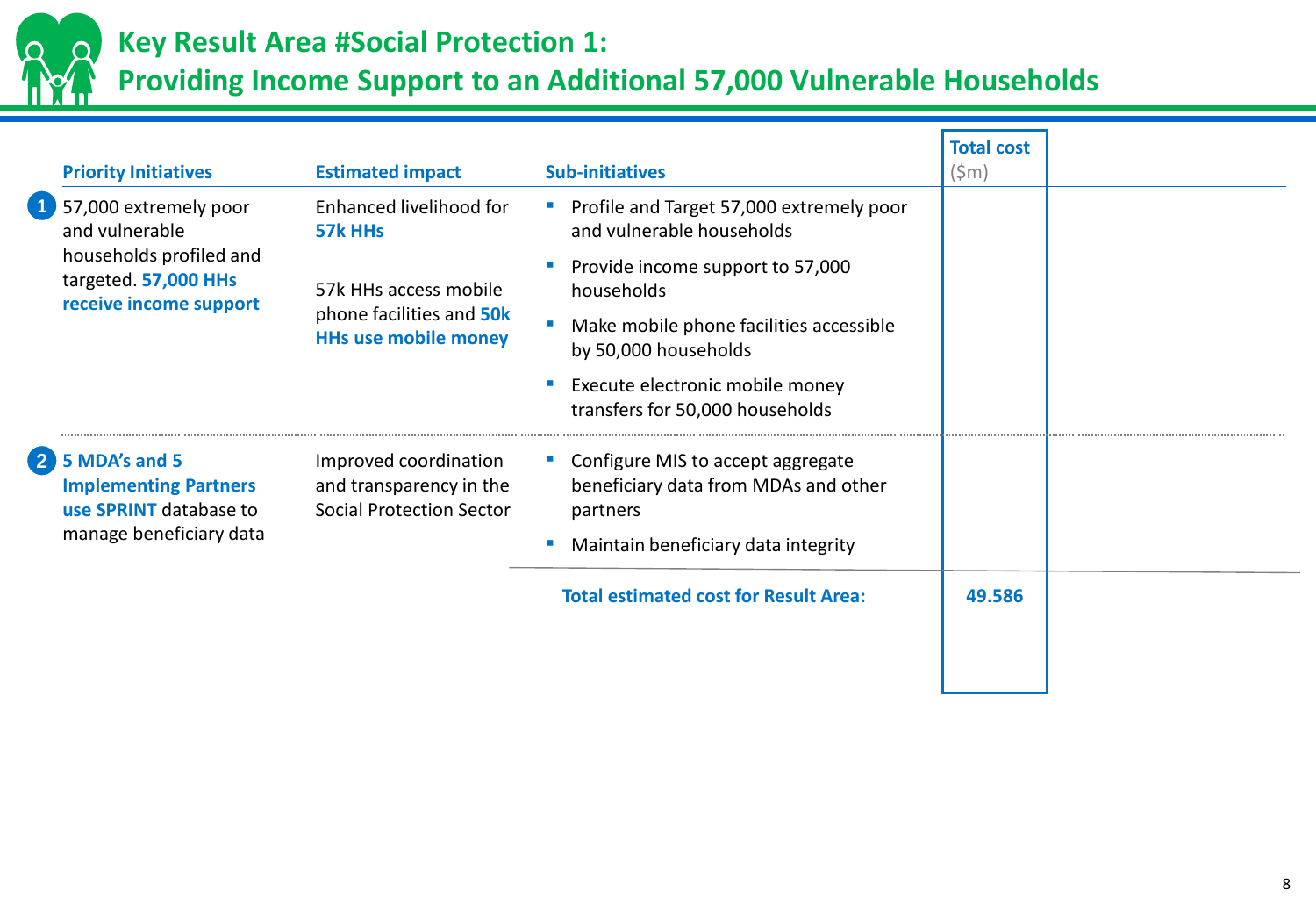

#### **Key Result Area #Social Protection 2:**

#### **Continuous Care for 40,051 EVD-Affected Persons and Survivors**

| <b>Priority Initiatives</b>                                                                                                         | <b>Estimated impact</b>                                                                                                                                                                      | <b>Sub-initiatives</b>                                                                                                                                                                                                                                                                                                                                                | <b>Total cost</b><br>$(\text{5m})$                                    |  |
|-------------------------------------------------------------------------------------------------------------------------------------|----------------------------------------------------------------------------------------------------------------------------------------------------------------------------------------------|-----------------------------------------------------------------------------------------------------------------------------------------------------------------------------------------------------------------------------------------------------------------------------------------------------------------------------------------------------------------------|-----------------------------------------------------------------------|--|
| Provision of minimum<br>$\blacksquare$<br>package of services<br>including livelihood<br>support to 40,051 EVD-<br>affected persons | 10,000 receiving<br>livelihood support<br>4,051 survivors re-<br>integrated<br>40,051 receiving<br>psychosocial support<br>40,051 with access to<br>case mgmt/individual<br>needs assessment | • Needs assessment<br>Case management / help line<br>Community reintegration & socialization<br>activities<br>Counselling and follow-ups<br>Strengthening of social welfare workforce<br>Capacity Building of Vulnerable<br>Beneficiaries for Management of<br><b>Livelihood Support</b><br>Livelihood Support & Start-up Kits<br>Monitoring of Livelihood Activities | 0.150<br>1.950<br>1.250<br>0.035<br>0.800<br>0.190<br>5.000<br>2.318  |  |
| $\left( 2\right)$<br>Facilitate access to the<br>provision of <i>integrated</i><br>free basic healthcare to<br>4,051 survivors      | 4,051 survivors<br>accessing integrated<br>free basic healthcare<br>1,600 male survivors<br>older than 15yrs<br>counseled on safe sex<br>practices                                           | <b>Survivor ID Cards</b><br>Information pack<br>Safe sexual practices counseling<br>a.<br>Transportation support for male survivors<br>a.<br>to attend semen testing appointments<br>Free Healthcare for Survivors<br>Semen Testing<br>Monitoring & Coordination<br><b>Total estimated cost for Result Area:</b>                                                      | 0.081<br>0.840<br>1.120<br>0.240<br>2.700<br>1.300<br>0.100<br>18.074 |  |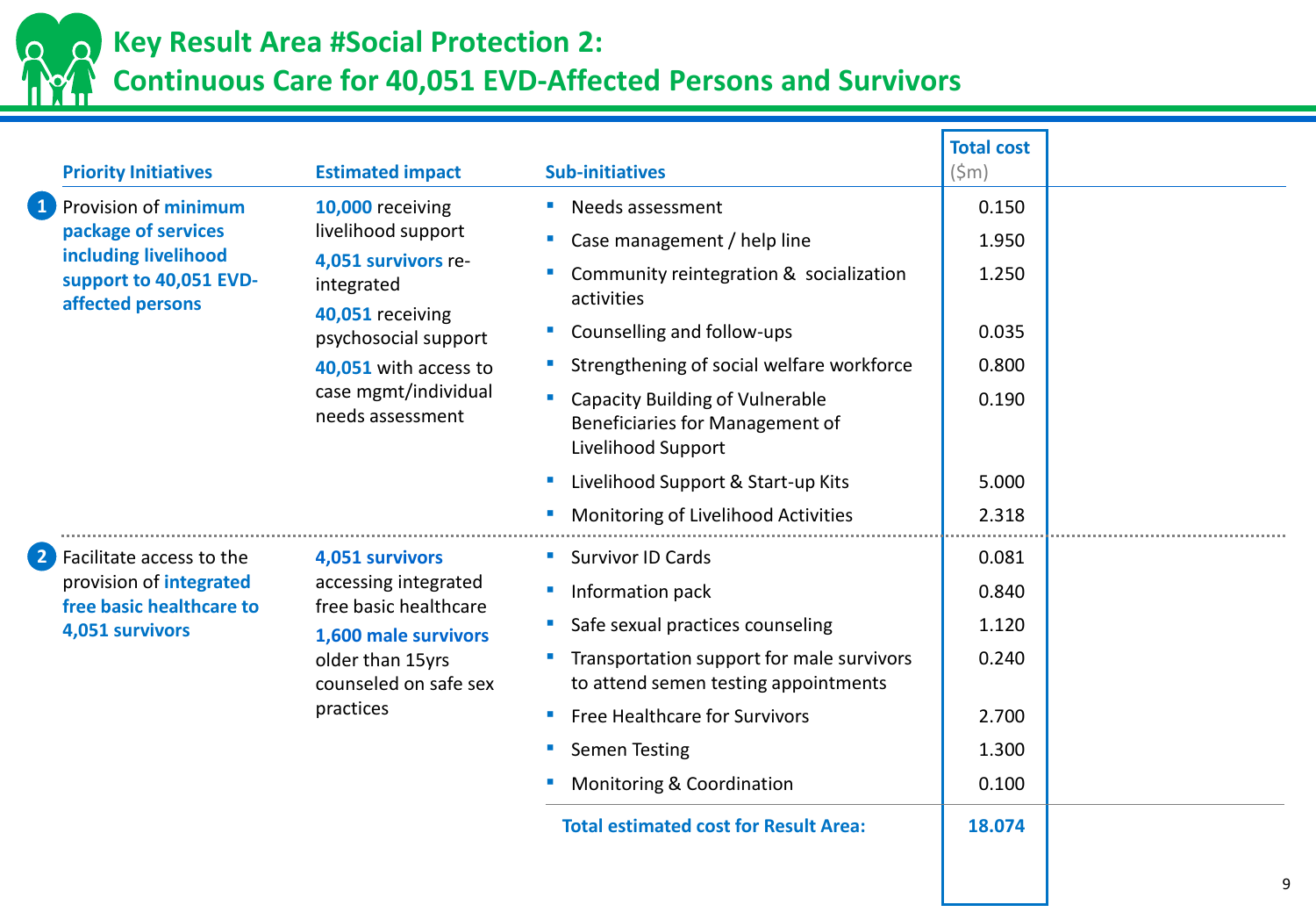#### **Key Result Area #PSD 1: Create sustainable employment opportunities and support SME development by boosting exports and increasing local production**  PRELIMINARY

| Total cost (\$M)<br><b>Sub-initiatives</b><br><b>Priority Initiatives<sup>1</sup></b><br><b>Estimated impact</b>                                                                                                                                                                                                                                                                               |  |
|------------------------------------------------------------------------------------------------------------------------------------------------------------------------------------------------------------------------------------------------------------------------------------------------------------------------------------------------------------------------------------------------|--|
| Increase production of<br>Expand land under cultivation<br><b>Increase</b><br><b>TBD</b><br>agricultural<br>cassava and rice for<br>to promote multiple cropping<br>production &<br>domestic consumption (all -<br>Provide farmers with access to<br><b>TBD</b><br>productivity<br>institutional feeding<br>seeds, fertilizers and<br>programs source locally)<br>pesticides on a timely basis |  |
| and increase exports of<br>Facilitate access to<br>cash crops by X% <sup>2</sup><br>agricultural machinery<br><b>TBD</b><br>Increase yield between 4-5<br>MT/Ha                                                                                                                                                                                                                                |  |
| Develop sufficient agro-<br><b>TBD</b><br>processing facilities to meet<br>production targets                                                                                                                                                                                                                                                                                                  |  |
| Improve access to finance<br>Increase the number of<br>Improve access to<br>13<br>for SMEs, small scale<br>farmers and agribusinesses<br>finance<br>farmers and traders by X%<br>receiving affordable loans                                                                                                                                                                                    |  |
| Conduct diagnostic into<br><b>I</b><br><b>TBD</b><br>financial sector to understand<br>areas for improvement                                                                                                                                                                                                                                                                                   |  |

1 At preliminary stage, subject to review by respective MDAs

2 Crop designation and thus % increase is pending further analysis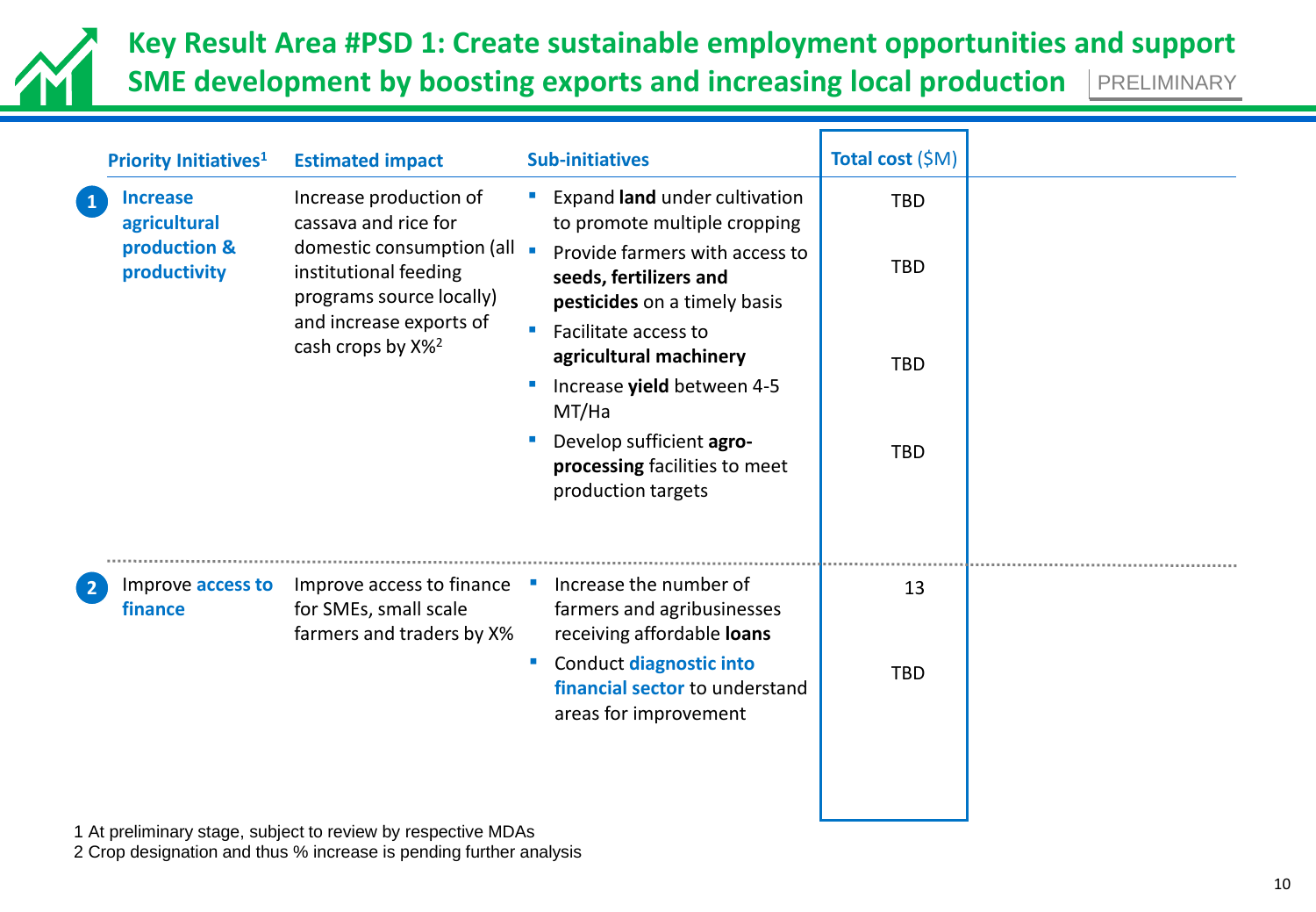**Key Result Area #PSD 2: Create sustainable employment opportunities and support SME development by boosting exports and increasing local production**  PRELIMINARY

|   | <b>Priority Initiatives</b>                                                                 | <b>Estimated impact</b>                                | <b>Sub-initiatives</b>                                                                                                                                                            | Total cost (\$M) |  |
|---|---------------------------------------------------------------------------------------------|--------------------------------------------------------|-----------------------------------------------------------------------------------------------------------------------------------------------------------------------------------|------------------|--|
|   | Link X number of SMEs to<br>Improve access to<br>markets<br>domestic and foreign<br>markets |                                                        | Build 3,100km of feeder roads<br>$\blacksquare$                                                                                                                                   | 40               |  |
|   |                                                                                             |                                                        | <b>Expand capacity at Freetown</b><br>port and streamline regulatory<br>procedures                                                                                                | 0.75             |  |
|   |                                                                                             |                                                        | Facilitate storage construction<br>ш<br>to facilitate target exports                                                                                                              | <b>TBD</b>       |  |
|   |                                                                                             |                                                        | Strengthen capabilities of SL<br>Standards Bureau in<br>certification of export goods                                                                                             | <b>TBD</b>       |  |
|   |                                                                                             |                                                        | Connect X SMEs in the<br>$\mathcal{L}_{\mathcal{A}}$<br>agriculture value chain to<br>export markets                                                                              | 1.1              |  |
|   | Improve the<br>business enabling<br>environment<br>2018                                     | Rise from 148 to 138 in<br>World Bank's Ease of        | Improve trading across<br>borders                                                                                                                                                 | 0.2              |  |
|   |                                                                                             | <b>Doing Business ranking by</b>                       | $\overline{\phantom{a}}$<br>Increase access to credit<br>Ease registration of property                                                                                            | <b>TBD</b>       |  |
|   |                                                                                             |                                                        |                                                                                                                                                                                   | <b>TBD</b>       |  |
| 5 | Invest in capacity<br><b>building</b> across<br>integrated value<br>chain                   | Reduce governance<br>obstacles to doing<br>business by | Provide asset-linked<br>$\mathcal{L}_{\mathcal{A}}$<br>agricultural training for<br>women and youths,<br>incubate SMEs and train<br>them in basic agricultural<br>business skills | 22               |  |
|   |                                                                                             |                                                        |                                                                                                                                                                                   | 92.78            |  |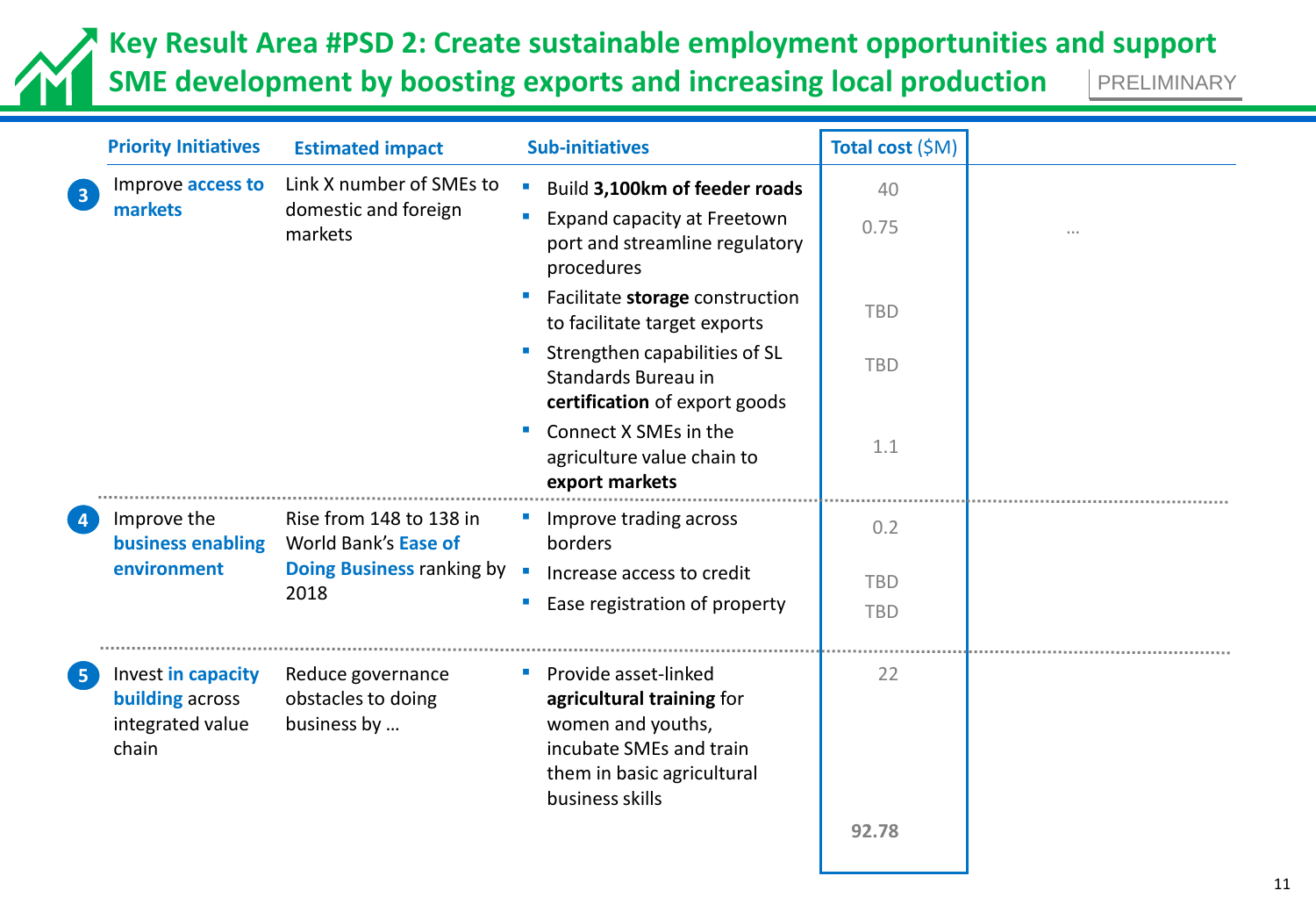**Key Result Area #Water 1:** 

**Provide Sustainable Short-term and Long-term solutions to Freetown water**

| <b>Priority Initiatives</b>                                                | <b>Estimated impact</b>                                       | <b>Sub-initiatives</b>                                                                      | <b>Total cost</b><br>$(SM)^1$ |  |
|----------------------------------------------------------------------------|---------------------------------------------------------------|---------------------------------------------------------------------------------------------|-------------------------------|--|
| 1 Rehabilitate the existing<br>Freetown water supply<br>infrastructure and | 600,000 low income<br>population have<br>access to safe water | Rehabilitate bulk treatment facilities,<br>transmission system, and distribution<br>network | 29.3                          |  |
| implement pro-poor water<br>and sanitation interventions                   |                                                               | Develop Allen, Kaningo, Babadori, and<br>Wilberforce water supply systems                   | 23.3                          |  |
|                                                                            |                                                               | Implement pro-poor interventions                                                            | 13.0                          |  |
| 2 Protect and regenerate 90%<br>of the catchment areas to                  | 90% of catchment<br>areas protected and                       | Install a re-chlorination facility at Spur<br>Road                                          | 1.0                           |  |
| safe-guard water security and<br>reduce climate change<br>vulnerability    | regenerated                                                   | ■ Protect of 90% of catchments areas                                                        | 1.5                           |  |
| 3 Improve operating cost                                                   | <b>Operating Cost</b>                                         | GVWC institutional strengthening                                                            | 11.5                          |  |
| coverage ratio from <1 to 2.5                                              | Coverage raised from                                          | ■ Undertake community sensitization                                                         | 0.1                           |  |
| times through good<br>governance, institution                              | <1 to 2.5 times                                               | Implement water sector roadmap and<br>coordination activity                                 | 0.9                           |  |
| strengthening and capacity<br>building                                     |                                                               | <b>Establish project management office</b>                                                  | 0.7                           |  |
| 4 Develop a Water Supply<br><b>Master Plan for Freetown</b>                | 100,000 $m^3$ per day<br>of new water supply                  | " Conduct a feasibility study of Rokel<br>River                                             | 1.0                           |  |
| including a feasibility study of<br>Rokel River and other sources          | capacity identified                                           | • Develop a water master plan for<br>Freetown                                               | 1.0                           |  |
|                                                                            |                                                               | <b>Total estimated cost for Result Area:</b>                                                | 83.3                          |  |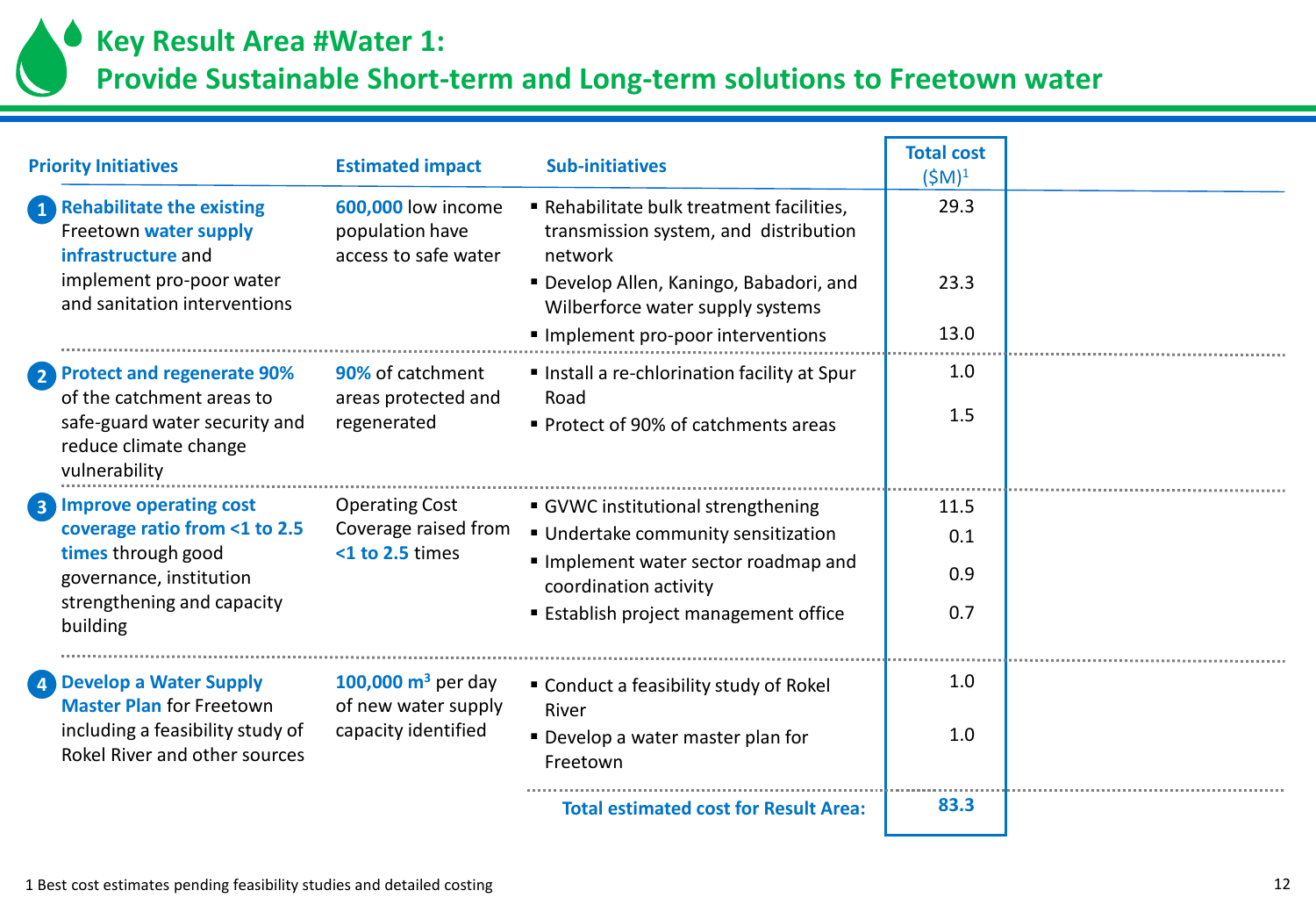**Key Result Area #Water 2:** 

**270,000 more people in the provincial areas have sustained access to safe water** 

| <b>Priority Initiatives</b>                                                                                                                         | <b>Estimated impact</b>                                           | <b>Sub-initiatives</b>                                                                                                                                                                                       | <b>Total cost</b><br>$(SM)^1$ |  |
|-----------------------------------------------------------------------------------------------------------------------------------------------------|-------------------------------------------------------------------|--------------------------------------------------------------------------------------------------------------------------------------------------------------------------------------------------------------|-------------------------------|--|
| 5 Provide and restore access<br>to water supply in 400<br><b>Rural communities</b>                                                                  | 230,000 people<br>have access to<br>safe and<br>affordable water  | Rehabilitate, deepen and construct 400 rural<br>water supply schemes<br>Establish/refresh 400 Water Point<br>Committees<br>Deliver hygiene/sanitation behavior change<br>activities in the 400 communities   | 7.1<br>0.2<br>1.4             |  |
| Provide and restore access<br>$\bullet$<br>to water supply in 4<br>unserved small towns                                                             | 40,000 people<br>have access to<br>safe and<br>affordable water   | • Construct/rehab water supply schemes<br>• Construct new distribution and transmission<br>networks (75KM)<br>• Construct new service reservoirs, contact<br>tanks and filter, pulsator, sedimentation tanks | 3.3<br>7.9<br>3.3             |  |
| Improve operating cost<br>coverage ratio through<br>good governance,<br>institution strengthening,<br>capacity building and<br>project coordination | Increase<br>operating cost<br>ratio from 0.0125<br>to 0.8         | ■ Technical training of the Water sector staff<br><b>Exablish NWRMA</b><br>Establish effective water utility management<br>systems<br>Establish a Project Management Unit                                    | 0.3<br>1.7<br>2.8<br>1.1      |  |
| 8 Ensure water security<br>through water resource<br>management and<br>hydrological monitoring                                                      | Country<br>hydrological year<br><b>book</b> published<br>annually | • Water resources management (hydrological<br>monitoring)<br>Map the status of water and sanitation<br>services nationwide                                                                                   | 2.6<br>1.6                    |  |
|                                                                                                                                                     |                                                                   | <b>Total estimated cost for Result Area:</b>                                                                                                                                                                 | 33.3                          |  |

1 Best cost estimates pending feasibility studies and detailed costing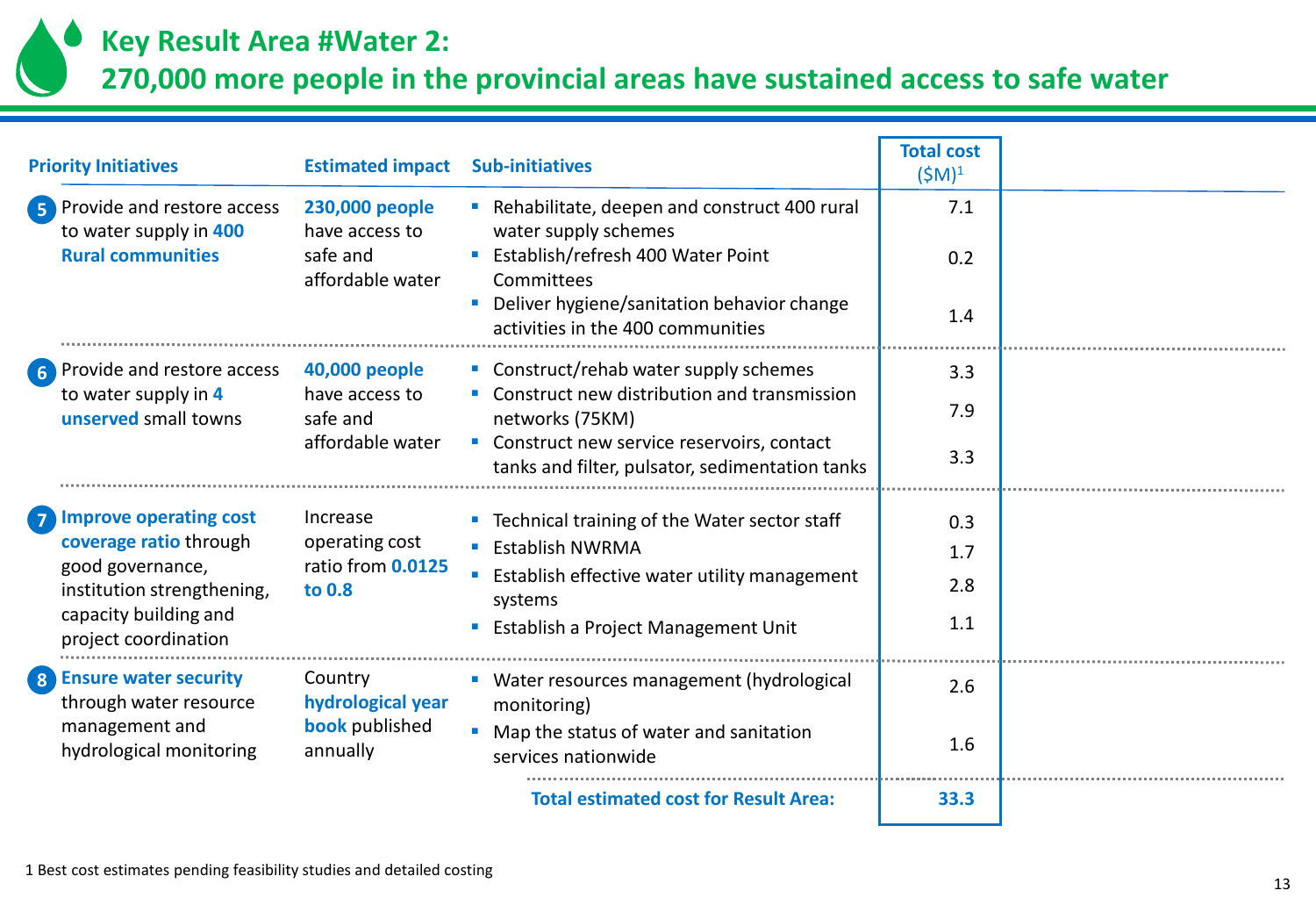**Key Result Area #Energy 1:** 

#### **Triple the operational generation capacity from 75MW to > 225MW**

|                                                                                                     |                                                                                                     |                                                                                                  |                                                                                                                                    | Total cost <sup>1</sup> |  |
|-----------------------------------------------------------------------------------------------------|-----------------------------------------------------------------------------------------------------|--------------------------------------------------------------------------------------------------|------------------------------------------------------------------------------------------------------------------------------------|-------------------------|--|
| <b>Priority Initiatives</b>                                                                         |                                                                                                     | <b>Estimated impact</b>                                                                          | <b>Sub-initiatives</b>                                                                                                             | (Sm)                    |  |
| Accelerate projects in<br>energy pipeline so that<br>operational capacity<br>increases by >50MW and |                                                                                                     | >150MW of new<br>generation moved<br>through pipeline to<br>commissioning or<br>PPA ratification | <b>Repair and commission 6 power stations</b><br>(25MW)                                                                            | 8.3                     |  |
|                                                                                                     |                                                                                                     |                                                                                                  | Facilitate operational completion of new<br>$\blacksquare$<br>generation, including IPPs (15MW)                                    | 35.0                    |  |
| power purchase                                                                                      | agreements (PPAs) are<br>ratified for >100MW of<br>oncoming generation                              |                                                                                                  | Install electricity in schools, hospitals, and<br>ш<br>other institutions and build solar systems<br>in 7 chiefdom clusters (10MW) | 73.0                    |  |
|                                                                                                     |                                                                                                     |                                                                                                  | Ratified PPA agreements for additional<br>incoming generation assets (100MW)                                                       | 0.5                     |  |
| $\overline{2}$<br><b>Enhance skill base for</b><br>utility management,                              | generation and T&D                                                                                  | Training provided for<br>300 EDSA/EGTC staff                                                     | Improve basic engineering training<br>through modernization of training school                                                     | 3.0                     |  |
| operation and<br>maintenance of                                                                     |                                                                                                     |                                                                                                  | Provide specialisation trainings to senior<br>technicians and engineers                                                            | 2.5                     |  |
| assets                                                                                              |                                                                                                     |                                                                                                  | Provide training for management and<br><b>board</b> for EGTC and EDSA                                                              | 2.5                     |  |
| $\mathbf{3}$<br>support                                                                             | Improve the develop-<br>ment trajectory of the<br>power sector through<br>transactional & technical | Fixed processes and<br>timelines for<br>standardized PPA<br>agreement upheld<br>by signed MOU    | Increase appeal to private investors with<br>standardised policy frameworks,<br>instruments, and processes                         | 3.0                     |  |
|                                                                                                     |                                                                                                     |                                                                                                  | Provide facilitation of standardized PRG<br>framework                                                                              | 0.0                     |  |
|                                                                                                     |                                                                                                     |                                                                                                  | Establish collection account and sector-<br>ш<br>wide budgeting process                                                            | 0.2                     |  |
|                                                                                                     |                                                                                                     |                                                                                                  | Align sector direction and coordination<br>through roadmapping process                                                             | 1.9                     |  |
|                                                                                                     |                                                                                                     |                                                                                                  | <b>Total estimated cost for Result Area:</b>                                                                                       | 129.9                   |  |